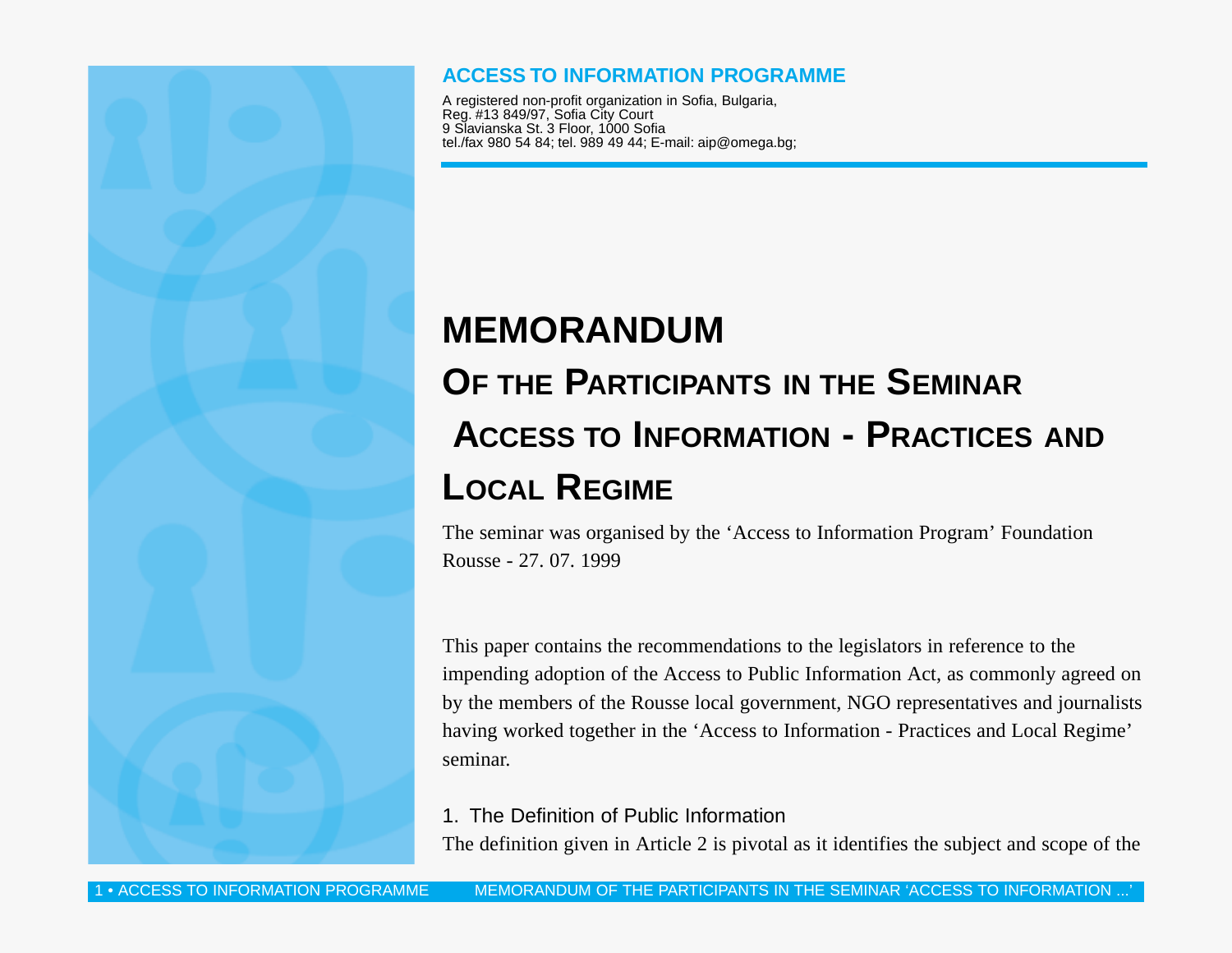Bill and spells out its rationale. However, not only does the wording fail to specify the type of accessible information, but it also embodies potential limitations to the right of access. An interpretation of the text reveals that neither 'information of no public significance' nor information that is irrelevant to 'the public life of the Republic of Bulgaria', would be disclosed. The Bill does not designate the authority that would have the discretion to pass such judgements. Let's consider the scenario where access to information has been refused on the grounds of the 'public insignificance' of the requested information and has been appealed in court. The court would have to weigh the information for its degree of significance or insignificance, for its relevance to the public life in the country, etc. Apparently, this is an impractical solution. The definition should be of maximum clarity and precision and rest on the tenet that "All information held by the state authorities shall be accessible, except for such, as is subject to the limitations enumerated in this Act'.

#### Recommendation:

Reword the definition entirely and exclude the use of subjective criteria such as 'public significance' to define accessible information.

# 2. Persons, Obligated under the Act

The Access to Public Information Bill covers the authorities of the state power (apparently also including the authorities of the executive, legislature and the judiciary branch), as well as other persons. The right of the citizens to information of the state authorities has its legal grounds: first, this is the right of the constituents to know how they are being governed; second, this is the taxpayers' concern to learn what use is made of their money. The state owes information to the citizens based on these two reasons.

The legislators do not provide clear justification for expanding the scope of obligated persons.

Recommendation: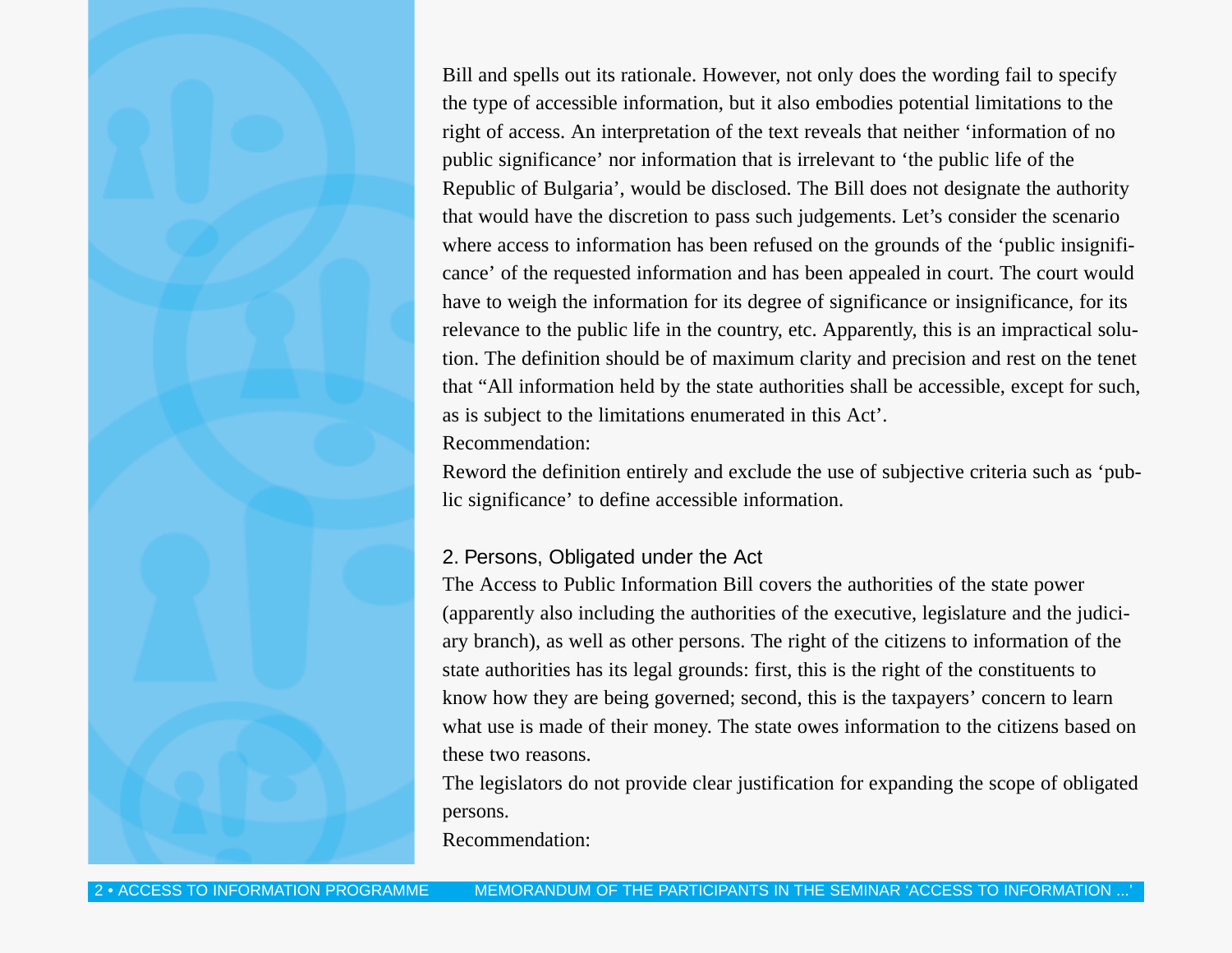Only the state authorities to be obligated under the Act.

#### 3. Partial Access to Information

Article 7 (2) provides for partial access to documents. What the legislators may have intended to accomplish is the possibility for disclosure of unclassified parts of otherwise secret documents. However, this provision opens the risk for the administration to only disclose parts of documents that are not at all secret.

Recommendation:

The provision should explicitly state that it applies to making accessible the unclassified parts of otherwise secret documents.

# 4. The Lack of Legal Limitations

The Bill fails to shed any light on access-protected information. Its text mentions the institutes of the state and office secret without identifying neither their subject nor scope. This ambiguity enables the administration to decide on their content at its own discretion. Such a possibility should be ruled out.

Furthermore, Article 13 gives the administration the power to disclose or classify certain categories of information at its own discretion, a measure that is completely impermissible.

#### Recommendation:

It is absolutely essential that a separate chapter titled "Limitations to the Right to Information' be incorporated in the Act, giving a specific and exhaustive description of all protected interests which the legislator intends to give precedence over the right to access to information. In that way the possibility of the administration or other legislation to add new protected interests to the list would be ruled out. We propose that Article 13 be eliminated.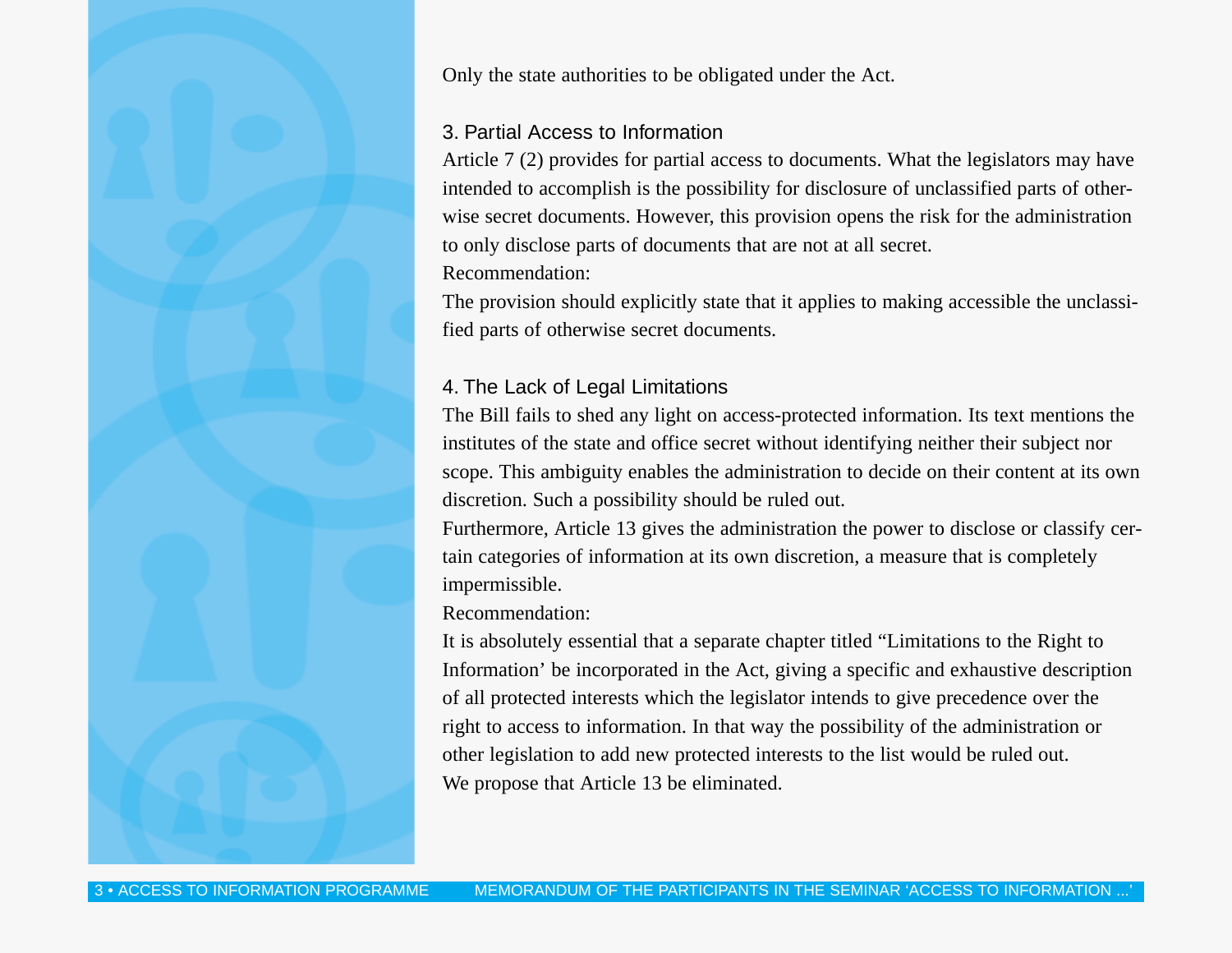## 5. Storage of records

The Bill does not explain how and for how long would records, drawn by the administration related to its competence, be stored. As the existing legal regimes do not settle this issue, we think that the Bill should do it.

Recommendation:

The Bill should draw procedures and set a time limit for the storage of records by the administration.

# 6. The Need of Administrative Control

The Bill provides only for court control over refusals to access to information. The possibility for administrative control to be exercised would better guarantee the access right and relieve the courts at the same time.

Recommendation:

The Bill should by all means set out provisions for procedures ensuring effective administrative control - appeal before a higher standing administrative authority.

A list of participants in the seminar:

Tatyana Georgieva, Rousse municipality - secretary, Rousse municipality Rayna Dimitrova, Rousse municipality, legal advisor, Rousse municipality Dimitar Rashev, lawyer Irina Dikova, senior expert, Rousse municipality Margarita Ivanova, head of department at the Rousse municipality Radostina Baeva, director of the Rousse municipal youth centre Miglena Voynova, senior expert, Rousse municipality Tsveta Nenova, Radio 'Tempo'